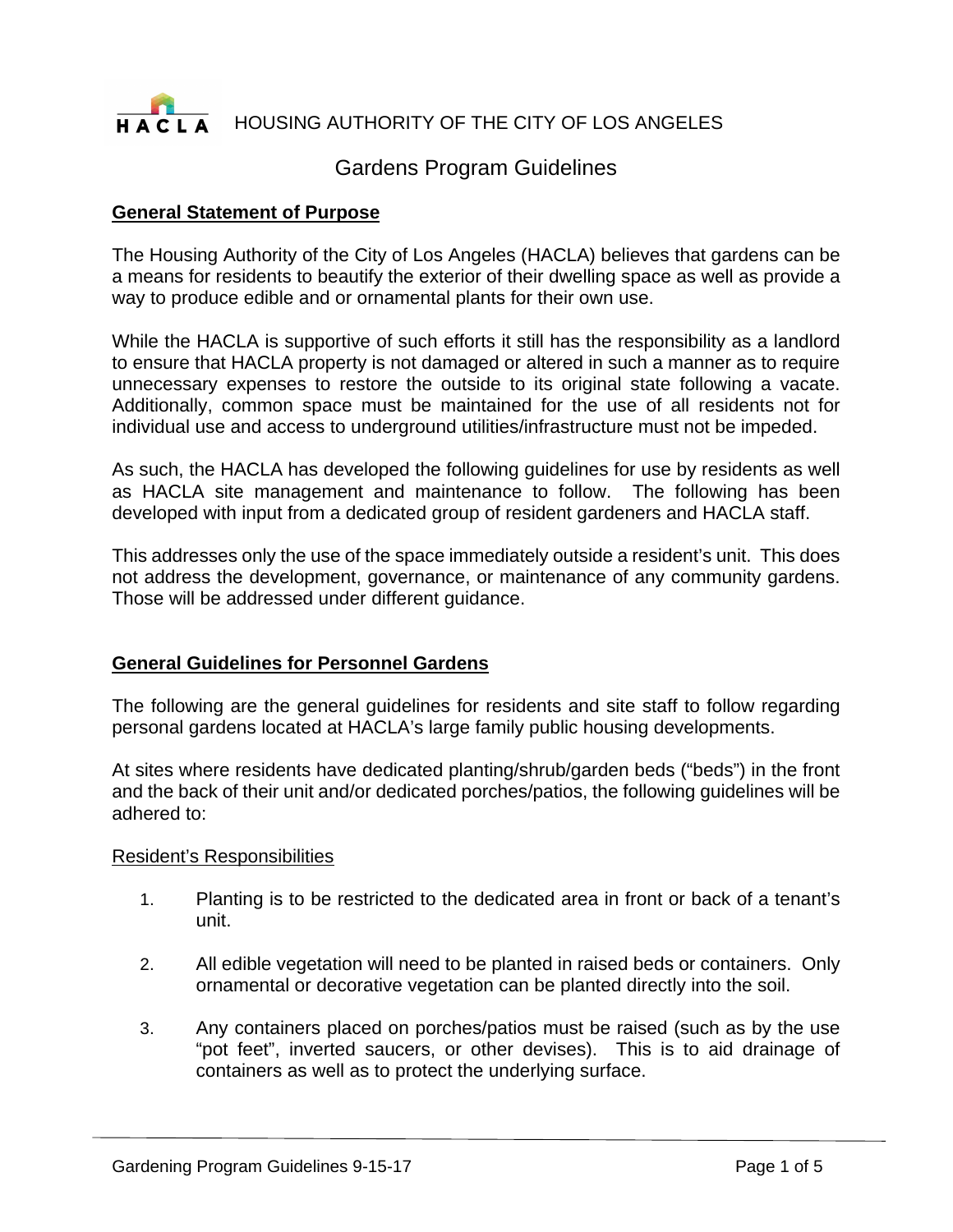

- 4. If a resident would like to utilize their dedicated bed for a personnel garden, they may remove the current vegetation *only after* notifying HACLA in writing and receiving approval.
- 5. Shrub/gardens beds are not to be expanded beyond their original space. Residents will *not* be allowed to remove additional sod/turf or other planting to expand their planting beds*.*
- 6. For those residents that have pre-existing gardens that are expanded beyond the shrub/garden beds, Site Managers will assess whether their areas have been well maintained and void of excessive clutter, hazards (including the blocking of egress), and does not threaten the integrity of the building structure or grounds in any way.
- 7. Residents must not create an environment that is hospitable to mosquitos to breed. Standing water in pots, trays, yard ornaments, etc. must be prevented at all times. *When saucers are used they should be turned over or inverted so as not to collect standing water.*
- 8. Gardening containers/planters and their subsequent crops/foliage are to be placed and maintained in such as way so as *to not* block/impede or *spill over onto* walkways/pathways; block entrance doors and windows; or block access to exterior storage and/or water heater or utility closets if such closets are part of the HACLA property.

Additionally, foliage from any planting (whether edible or ornamental) *cannot* touch or grow on any permanent HACLA structure (ex: building walls, clothes line poles, etc).

Residents are to be aware that the *HACLA has the right to cut back plantings* if any foliage grows in such a way as to impede/block access to pathways/walkways or if it touches permanent structures. The resident will be provided a seven (7) day notice to correct the overgrowth. If after the seven (7) days, the growth has not been cut back, HACLA staff will cut it back and the resident will be assessed a charge at minimum, equal to thirty (30) minutes of a Gardner/Caretaker position.

9. If a resident vacates their unit, they will be responsible for the removal of all garden containers and the area shall be returned by the resident into its original condition. This includes the removal of any porch/patio extension(s) or reconfigurations done by the residents. If a resident vacates leaving behind containers, plants, or other personal property, they will be charged the actual time it took to restore the area based on the salary of a Gardener/Caretaker position.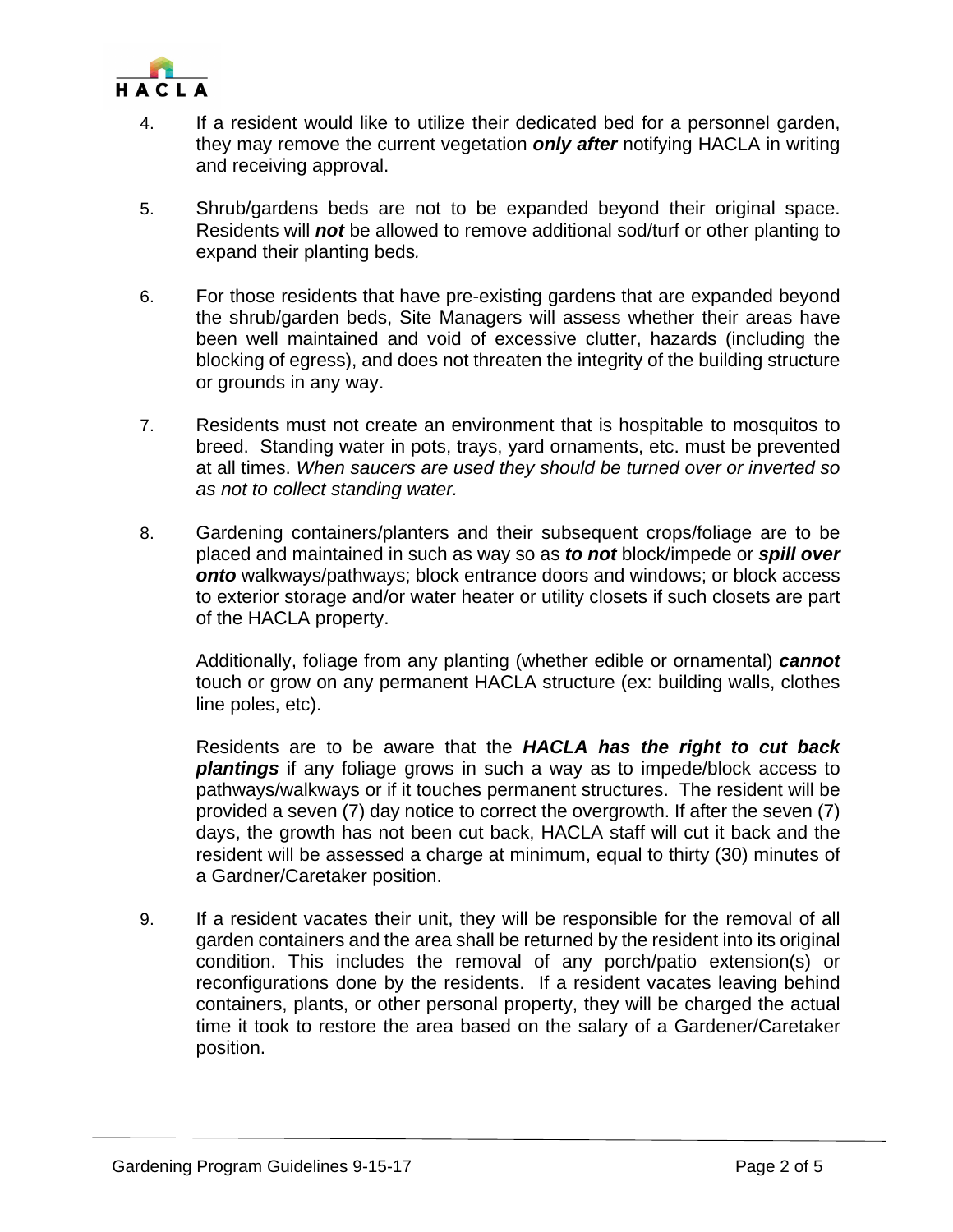

- 10. Residents are not to plant any type of plant that is noxious to children or small animals if consumed or if come into contact with.
- 11. Residents are to dispose of any waste in the proper trash receptacles made available for all residents.
- 12. Residents are responsible to make sure that any hazardous material (such as fertilizers and tools) are stored in their proper container(s) and kept out of the reach of children.
- 13. Residents are responsible for ensuring that their gardens are maintained in a safe, neat and orderly fashion and that ripe fruits/vegetables and dead plants are removed and/or disposed of in a timely manner.
- 14. Residents are to adhere to the City of Los Angeles' Water Ordinance. For more information on the City's Water Ordinance visit the DWP's website www.ladwp.com.

### HACLA Responsibility

- 1. The HACLA will allow residents to maintain personnel gardens within the dedicated planting beds in the front and back of their dwelling units as well as on patios/porches designated for that unit (unless otherwise noted in the exception from # 5 above in the Residents Responsibility section).
- 2. HACLA reserves the right to remove, at the resident's expense, any vegetation planted outside of the dedicated planting bed area (or anywhere else on the HACLA site).
- 3. HACLA will not apply any sort of pesticide or herbicides onto resident's personal gardens.
- 4. HACLA will not provide any regular or requested maintenance to any resident for their personal gardens.
- 5. Prior to trimming back growth from any personal garden, HACLA will provide residents with a seven (7) day warning if it is determined that foliage/material from personal gardens/plants is:
	- $\triangleright$  In contact (touching) any HACLA permanent structure; or
	- $\triangleright$  Is impeding or blocking access to any walkway/pathways, entrance doors, windows (specifically windows needed for emergency), and/or utility closets.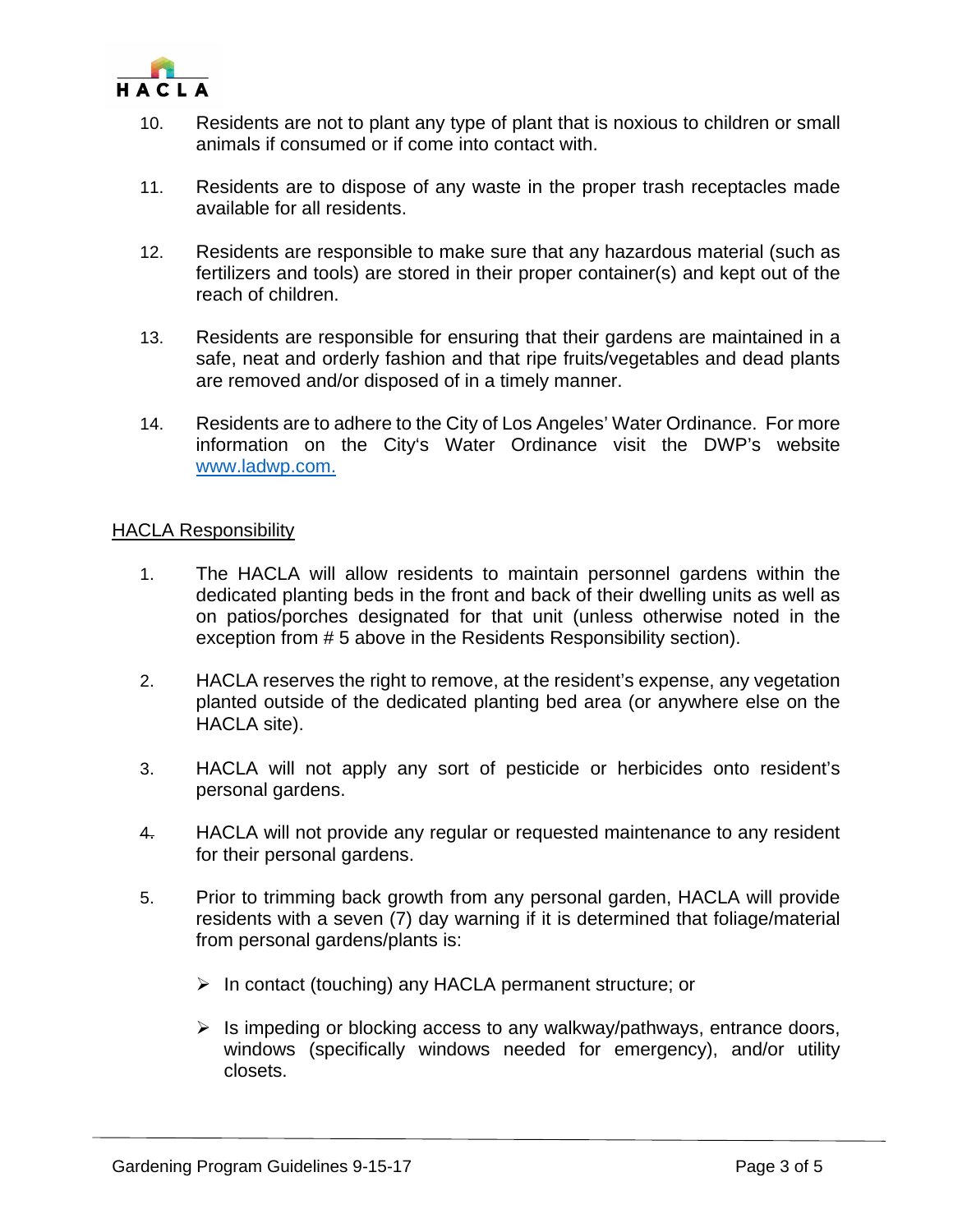

- 6. HACLA will provide a seven (7) day warning if it is discovered that containers are sitting directly on porches/patios (not raised to allow for drainage) or if containers are creating an environment for standing water to develop.
- 7. If a resident fails to correct any deficiency cited in a seven (7) day warning, HACLA will correct the deficiency and charge the resident the time spent to correct the deficiency. Such charge will be set to that of a Gardner/Caretaker for not less than thirty (30) minutes.
- 8. HACLA takes no responsibility to the protection of resident's personal gardens, including the use or theft of any containers or other supplies, the theft of any actual plants either in whole or part, or the result of consumption of any such plant material and or fruit/vegetable/herb or other editable parts.
- 9. The HACLA is not responsible for the care of resident's plantings including but not limited to transplanting, fertilizing, pruning, thinning, harvesting, or repositioning of containers.
- 10. The HACLA is not liable for damage caused to resident's property if the HACLA has to move/relocate any resident's property that is blocking walkways/pathways, window egress, access to utilities, or emergency exit routes.